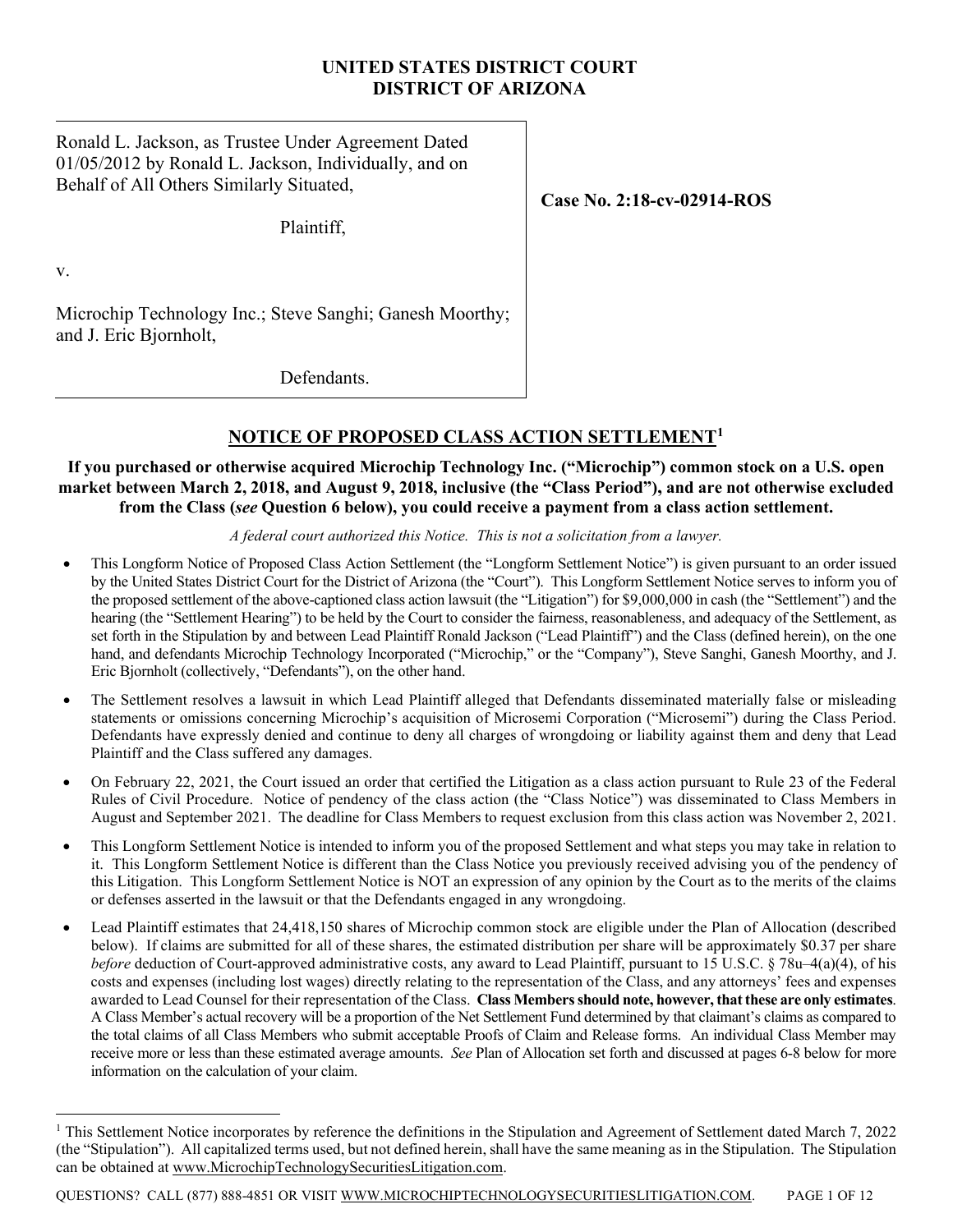- The Parties disagree on both liability and damages and do not agree on the amount of damages per security, if any, that would be recoverable if Lead Plaintiff were to prevail in the Litigation. Defendants deny that they are liable to the Class and deny that the Class has suffered any injury or damages.
- Lead Counsel have litigated this matter on a contingent basis and advanced all expenses incurred on behalf of the Class. They will ask the Court for attorneys' fees of \$2,250,000 (25% of the Settlement Fund) and reimbursement for expenses of up to \$800,000 for their work litigating the case and negotiating the Settlement, and an award to Lead Plaintiff for his service to the Class and/or pursuant to 15 U.S.C. § 78u–4(a)(4) of his costs and expenses (including lost wages) directly relating to the representation of the Class in an amount not to exceed \$15,000. If approved, these amounts will be deducted from the \$9,000,000 Settlement (totaling \$0.13 per share assuming claims are submitted based on 24,418,150 shares).
- After deducting for any attorneys' fees and expenses and administration costs, the estimated average recovery from the Settlement is \$0.24 per share (assuming claims are submitted on behalf of 24,418,150 shares).
- The Court has not yet approved the Settlement. Payments will be made only if the Court approves the Settlement and after any appeals are resolved. Please be patient.
- **Your legal rights are affected whether you act or don't act. Read this Longform Settlement Notice carefully.**

| YOUR LEGAL RIGHTS AND OPTIONS IN THIS SETTLEMENT                                                                                                                     |                                                                                                                                                                                                                                                                                                                                                                                                                                                                                                                                                           |  |  |
|----------------------------------------------------------------------------------------------------------------------------------------------------------------------|-----------------------------------------------------------------------------------------------------------------------------------------------------------------------------------------------------------------------------------------------------------------------------------------------------------------------------------------------------------------------------------------------------------------------------------------------------------------------------------------------------------------------------------------------------------|--|--|
| <b>SUBMIT A PROOF OF CLAIM AND RELEASE</b><br><b>FORM, POSTMARKED OR SUBMITTED</b><br><b>ONLINE AT THE SETTLEMENT WEBSITE</b><br><b>NO LATER THAN JULY 20, 2022.</b> | The only way to get a payment if you have a Recognized Loss.                                                                                                                                                                                                                                                                                                                                                                                                                                                                                              |  |  |
| <b>OBJECT TO THE SETTLEMENT OR ANY</b><br><b>RELATED ASPECT, RECEIVED NO LATER</b><br><b>THAN JUNE 1, 2022.</b>                                                      | Write to the Court about why you do not like the Settlement. You<br>may, but are not required to, appear at the Final Settlement<br>Hearing.                                                                                                                                                                                                                                                                                                                                                                                                              |  |  |
| <b>GO TO A HEARING.</b>                                                                                                                                              | You may ask to speak in Court about the fairness of the Settlement.                                                                                                                                                                                                                                                                                                                                                                                                                                                                                       |  |  |
| <b>DO NOTHING.</b>                                                                                                                                                   | Get no payment. Give up all legal rights relating to the claims at<br>issue in the Litigation. You will still be a Class Member, which<br>means that you give up your right to ever be part of any other<br>lawsuit against the Defendants or any other Released Defendants'<br>Parties about the claims being resolved and released by this<br>Settlement, and you will be bound by any judgments or orders<br>entered by the Court in the Litigation, including the Final Judgment<br>or Alternative Judgment dismissing the Litigation with prejudice. |  |  |

For more information, you may contact the Claims Administrator or Lead Counsel:

Lead Counsel: WOLF POPPER LLP 845 Third Avenue, New York, New York 10022 Tel: (212) 759-4600; fax: (212) 486-2093

Claims Administrator: *Microchip Technology Securities Litigation c/o A.B. Data, Ltd. P.O. Box 173050 Milwaukee, WI 53217 Toll-Free Number: (877) 888-4851 Website: www.MicrochipTechnologySecuritiesLitigation.com Email: info@MicrochipTechnologySecuritiesLitigation.com*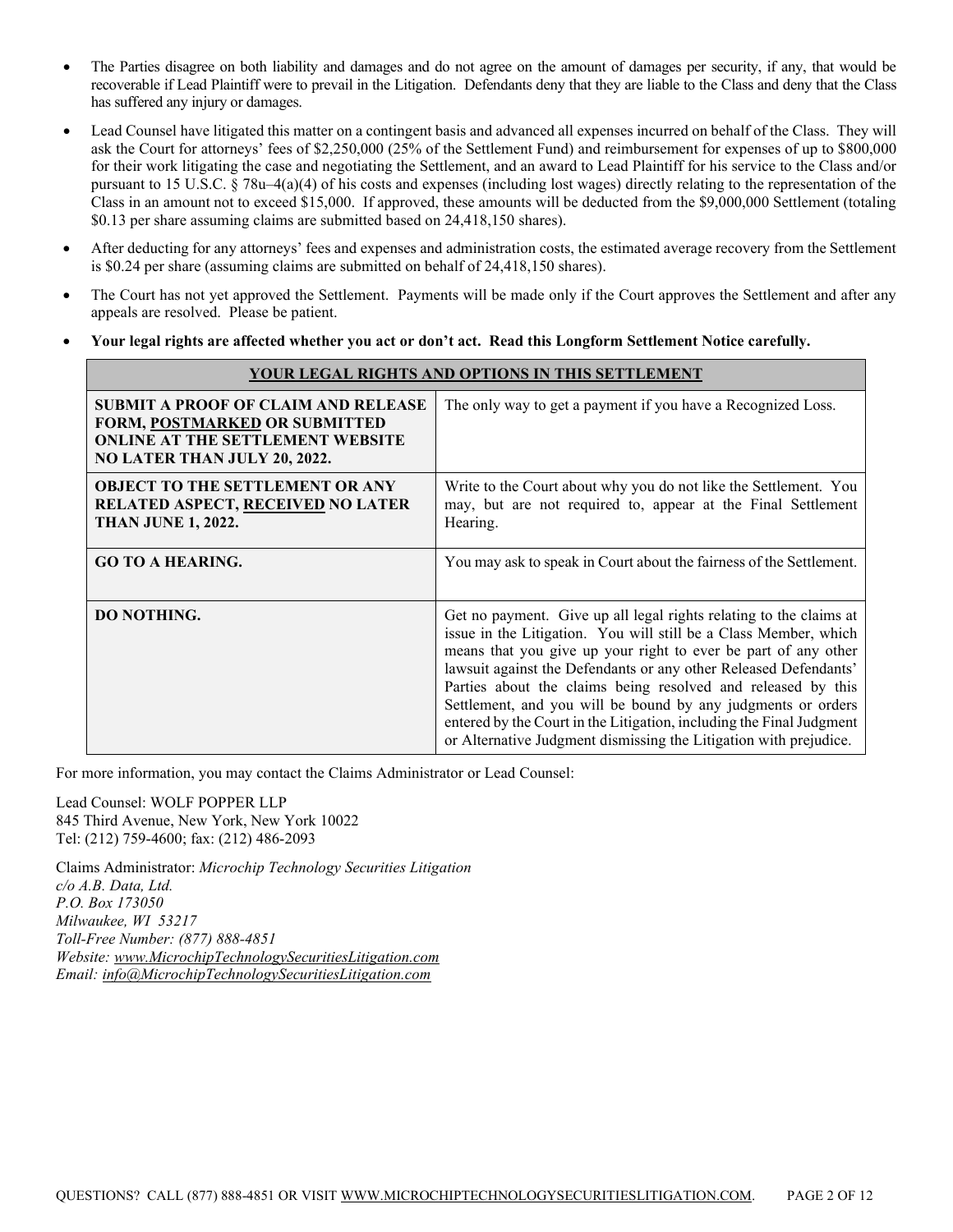### **WHAT THIS SETTLEMENT NOTICE CONTAINS**

| <b>TABLE OF CONTENTS</b>                         | <b>PAGE</b> |
|--------------------------------------------------|-------------|
| <b>Basic Information</b>                         |             |
|                                                  |             |
|                                                  |             |
| <b>Who Is Part of the Settlement?</b>            |             |
|                                                  |             |
|                                                  |             |
| 7. What if I am still not sure if I am included? |             |
| <b>What Are the Settlement Benefits?</b>         |             |
| <b>Plan of Allocation</b>                        |             |
|                                                  |             |
|                                                  |             |
| <b>How Can You Receive a Payment?</b>            |             |
|                                                  |             |
|                                                  |             |
| The Lawyers Representing You                     |             |
|                                                  |             |
|                                                  |             |
| <b>Objecting to the Settlement</b>               |             |
|                                                  |             |
| The Court's Settlement Hearing                   |             |
|                                                  |             |
|                                                  |             |
| If You Do Nothing                                |             |
|                                                  |             |
| <b>Getting More Information</b>                  |             |
|                                                  |             |
|                                                  |             |

### **BASIC INFORMATION**

### **1. Why did I get this Settlement Notice package?**

You or someone in your family may have purchased or otherwise acquired Microchip common stock during the Class Period. The Court directed that this Settlement Notice be sent to Class Members because they have a right to know about a proposed settlement of this class action lawsuit, and about all of their options, before the Court decides whether to approve the Settlement. If the Court approves the Settlement and any appeals are resolved, an administrator appointed by the Court will make the payments that the Settlement allows.

### **2. What is this lawsuit about?**

This is a class action against Defendants Microchip and Steve Sanghi, Ganesh Moorthy, and J. Eric Bjornholt (Microchip's Chief Executive Officer and Chairman of the Board, Chief Operating Officer, and Chief Financial Officer, respectively, during the Class Period) for alleged violations of federal securities laws, specifically Sections 10(b) and 20(a) of the Securities Exchange Act of 1934, 15 U.S.C. §§ 78j, 78t (the "Exchange Act") and U.S. Securities and Exchange Commission Rule 10b-5 promulgated thereunder (17 CFR § 240.10b-517).

The Court in charge of the case is the United States District Court for the District of Arizona, and the case is titled *Ronald L. Jackson, as Trustee under Agreement Dated 01/05/2012 by Ronald L. Jackson, Individually, and on Behalf of All Others Similarly Situated v. Microchip Technology Inc., et al.,* No. 2:18-cv-02914-ROS (the "Litigation"). The Litigation was initially assigned to United States District Judge John J. Tuchi. On April 22, 2021, the Litigation was re-assigned to Senior United States District Judge Roslyn O. Silver. Judge Silver is currently overseeing the Litigation.

On December 11, 2018, the Court appointed Ronald J. Jackson as "Lead Plaintiff" under the Private Securities Litigation Reform Act of 1995.

QUESTIONS? CALL (877) 888-4851 OR VISIT WWW.MICROCHIPTECHNOLOGYSECURITIESLITIGATION.COM. PAGE 3 OF 12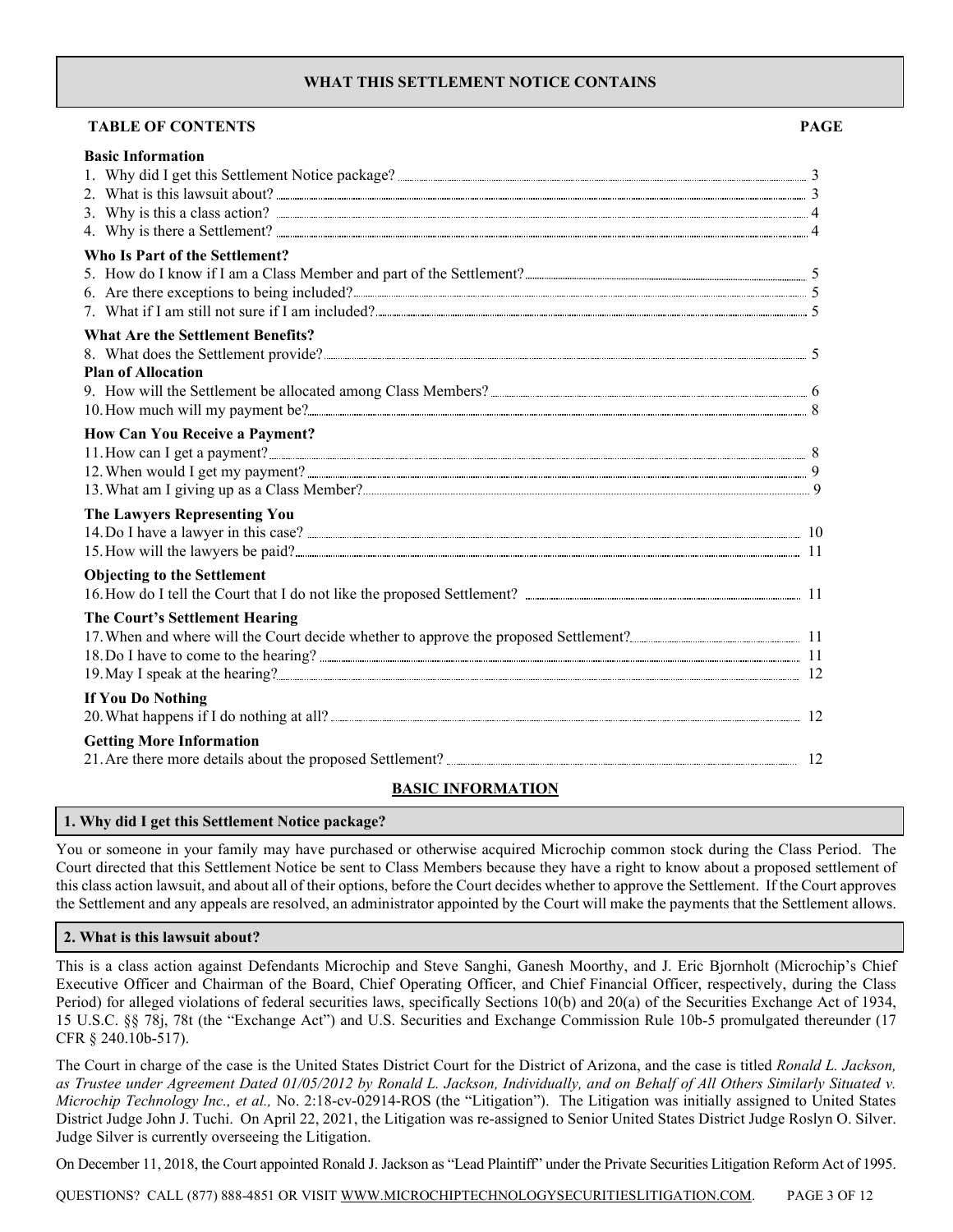Lead Plaintiff's Amended Complaint for Violation of the Federal Securities Laws (the "Complaint"), filed on February 22, 2019, alleges that Defendants made materially false or misleading statements or omissions during the Class Period related to Microchip's acquisition of Microsemi. Among other things, the Complaint alleges that Defendants knew, or were deliberately reckless in not knowing, that Microsemi had higher inventory levels in its product distribution channel than what Defendants believed were appropriate, and that Defendants' statements concerning the combined company's expected revenue figures, cash flow, and net debt leverage were materially false or misleading.

The Complaint alleges that, after the market for Microchip common stock closed on August 9, 2018, Defendants disclosed, among other things, that they had "found that Microsemi management was extremely aggressive in shipping inventory into the distribution channel," and, Microchip had "shipped close to \$100 million less in the month of June than Microsemi ex-management would have shipped," representing "nearly half the inventory correction," and that Defendants "expect[ed] to achieve the balance of the distribution inventory correction in the next two quarters and nearly complete the correction by the end of this calendar year." The Complaint alleges that Defendants' disclosures on August 9, 2018 revealed to the market the truth concerning Defendants' allegedly materially false and misleading statements during the Class Period, and as a result of these disclosures, on August 10, 2018, Microchip common stock fell \$10.67, or 10.9%, per share. Lead Plaintiff seeks to recover money and other relief for the Class.

Defendants expressly have denied and continue to deny all charges of wrongdoing or liability against them arising out of any of the conduct, statements, acts, or omissions alleged in the Litigation. Defendants also have denied and continue to deny the allegations that Lead Plaintiff or Members of the Class have suffered damages.

The Court has not decided whether Defendants or Lead Plaintiff are correct. By ordering that this Notice be issued, the Court is not suggesting that Lead Plaintiff will win or lose this case. The Litigation is ongoing.

### **3. Why is this a class action?**

In a class action, one or more people called "Class Representatives" (in this case, Ronald Jackson) sue on behalf of people who have similar claims. All persons with similar claims are called a "class" or "class members." Bringing a case, such as this one, as a class action allows the collective adjudication of many similar claims that might be economically too small to bring in individual actions. One Court resolves the issues for all class members, except for those who exclude themselves from the class. The Court certified the Class in this Litigation on February 21, 2021.

### **4. Why is there a Settlement?**

The Court did not decide in favor of Lead Plaintiff or Defendants. Instead, the lawyers for both sides have negotiated a Settlement with the aid of a professional mediator that they believe is in the best interests of their respective clients. The Settlement allows both sides to avoid the risks and cost of lengthy and uncertain litigation, trial, and appeals, and permits Class Members to participate in the proposed Settlement, and sooner than if the case had proceeded through trial and appeals.

**Lead Plaintiff's Reasons for Settlement:** Lead Plaintiff's Complaint alleged that Defendants made 53 statements or omissions that were materially false or misleading in violation of the Exchange Act. On March 11, 2020, the Court issued an Order granting in part and denying in part Defendants' motion to dismiss the Complaint. In that Order, the Court denied Defendants' motion to dismiss with respect to 13 of the 53 alleged false or misleading statements or omissions, finding that Lead Plaintiff had sufficiently alleged falsity and scienter at the pleading stage. The Court dismissed claims premised on the remaining false statements or omissions, finding that they were forward looking and protected by the Private Securities Litigation Reform Act ("PSLRA") safe harbor, non-actionable puffery, or of a general nature and not misleading, and therefore not actionable under the Exchange Act.

In order to succeed at trial, Lead Plaintiff would have to prove, among other things, all essential elements of a violation of Section 10(b) of the Exchange Act and Rule 10b-5 with respect to the remaining 13 false statements or omissions, including that (a) the alleged false statements or omissions were materially false or misleading; (b) Defendants acted with actual knowledge or deliberate recklessness (*i.e.*, scienter) when making the statements or omissions; and (c) Defendants' disclosure on August 9, 2018 concerning Microsemi caused damages to Microchip investors.

Lead Plaintiff anticipates that at the summary judgment stage and at trial, Defendants would seek to prove that Lead Plaintiff and the Class were not damaged by any violation of the Exchange Act, including that the alleged statements or omissions were not materially false or misleading, that Defendants did not act with the required scienter, and that the disclosure on August 9, 2018 did not cause Microchip investors damages (or that actual damages were significantly less than any damages claimed by Lead Plaintiff).

Lead Plaintiff believes that he would be successful at summary judgment and at trial. However, there is a risk that the Defendants would be partially or fully successful at summary judgment or at trial in proving that the remaining 13 false statements or omissions were not materially false or misleading or were not made with the requisite scienter, that Defendants would be successful in proving that the Class was not damaged or that damages were significantly less than what Lead Plaintiff claims, or that Defendants would appeal the Court's decisions in favor of Lead Plaintiff to the Ninth Circuit Court of Appeals, injecting further delay and risk in this litigation. Accordingly, and as explained below, Lead Plaintiff and Lead Counsel think that the Settlement is best for all Class Members.

**Defendants' Denial of Wrongdoing and Liability**: Defendants are entering into this Settlement solely to avoid the burden, inconvenience, and expense associated with continuing the Litigation. Defendants expressly have denied and continue to deny all charges of wrongdoing or liability against them arising out of any of the conduct, statements, acts, and/or omissions alleged in the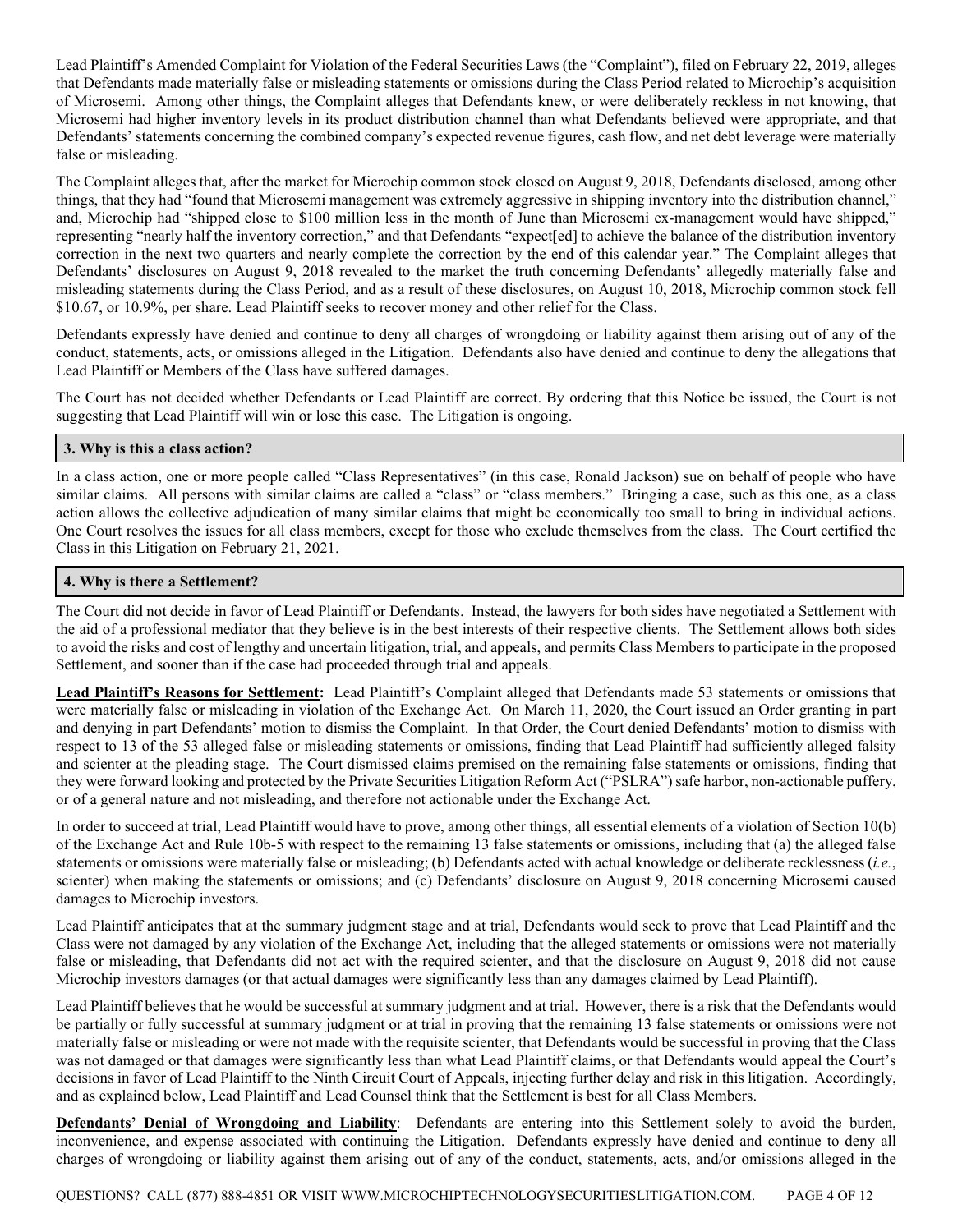Litigation. Defendants also have denied and continue to deny the allegations that Lead Plaintiff or Class Members have suffered damage or were otherwise harmed by the conduct alleged in the Litigation. Defendants have asserted and continue to assert that, at all times, they acted in good faith and in a manner reasonably believed to be in accordance with all applicable rules, regulations, and laws. Accordingly, the Settlement may not be construed as an admission of any wrongdoing by Defendants.

### **WHO IS PART OF THE SETTLEMENT?**

### **5. How do I know if I am a Class Member and part of the Settlement?**

On February 22, 2021, the Court entered an order certifying the following plaintiff class (the "Class")

All persons who purchased or otherwise acquired Microchip Technology Inc. ("Microchip") common stock on a U.S. open market during the class period March 2, 2018, through August 9, 2018, both dates inclusive (the "Class Period"). Excluded from the Class are defendants in this Litigation, Microchip, Steve Sanghi, Ganesh Moorthy, and J. Eric Bjornholt (collectively, "Defendants"), the officers and directors of the Company during the Class Period (the "Excluded D&Os"), members of Defendants' and Excluded D&Os' immediate families, legal representatives, heirs, successors, or assigns, and any entity in which Defendants or the Excluded D&Os have or had a controlling interest.

The Court also appointed Lead Plaintiff's counsel Wolf Popper LLP as Class Counsel and Bonnett, Fairbourn, Friedman & Balint, P.C. as Liaison Counsel.

On August 10, 2021, the Court entered an order approving the Parties' proposed form and procedure to disseminate notice of the class certification order to potential Class Members. Notice of the class certification Order and of Class Members' rights to request exclusion from the Class was disseminated to potential Class Members starting in August and September 2021 through publication of the Summary Class Notice on *PR Newswire*, mailing of a Postcard Class Notice to Potential Class Members and their Nominees, and a Class Notice Website that contained copies of the full Longform Class Notice available for download in PDF format. The Summary Class Notice and Postcard Class Notice directed potential Class Members to the Settlement Website and the Longform Class Notice. In addition, copies of the Longform Class Notice were available to potential Class Members by contacting the Claims Administrator at the phone number, mailing address, or email provided in the Summary Class Notice, the Postcard Class Notice, and Settlement Website.

The deadline for Class Members to request exclusion from the Class was November 2, 2021. A list of requests for exclusion received by the Claims Administrator and accepted by the Court can be found on the Settlement Website, www.MicrochipTechnologySecuritiesLitigation.com.

Everyone who is a Class Member and did not request exclusion from the Class by November 2, 2021, pursuant to the instructions in the Longform Class Notice, is a part of the Settlement.

If one of the mutual funds in which you are invested purchased or otherwise acquired Microchip common stock during the Class Period, that does not make you a Class Member. You are a Class Member only if you purchased or otherwise acquired Microchip common stock on a U.S. open market during the Class Period. Contact your broker to see if you fall within the definition of a Class Member.

If you **sold** but did not purchase or otherwise acquire Microchip common stock during the Class Period, you are not a Class Member. You are a Class Member only if you **purchased or otherwise acquired** Microchip common stock on a U.S. open market during the Class Period.

### **6. Are there exceptions to being included?**

Yes. Excluded from the Class and the Settlement are Defendants; the officers, directors, and employees of Microchip during the Class Period (the Excluded D&Os); members of the Defendants' and Excluded D&Os' immediate families, legal representatives, heirs, successors, or assigns; and any entity in which Defendants or the Excluded D&Os have or had a controlling interest.

Also excluded from the Class and the Settlement are those Persons who timely and validly requested exclusion from the Class in accordance with the instructions provided in the Longform Class Notice.

### **7. What if I am still not sure if I am included?**

If you are still not sure whether you are included, you can ask for free help. You can contact the Claims Administrator by writing to the address provided on p. 2 above for more information or calling Lead Counsel at the telephone number provided on p. 2 above.

## **WHAT ARE THE SETTLEMENT BENEFITS?**

### **8. What does the Settlement provide?**

Defendants have agreed to pay, or cause to be paid, \$9,000,000 in cash (the "Settlement Amount"). The Settlement Amount, plus interest earned from the date it is established (the "Settlement Fund"), less costs, fees, and expenses (the "Net Settlement Fund"), will be divided among all eligible Class Members who send in valid and timely Proof of Claim and Release forms ("Authorized Claimants"). Costs, fees, and expenses include Court-approved Attorneys' Fees and Expenses; certain Notice and Administration Costs, including the costs of printing and mailing the Postcard Settlement Notice and this Longform Settlement Notice, the cost of publishing the Summary Settlement Notice, and the costs of claims administration; Taxes and Tax Expenses on the Settlement Amount; and any Court-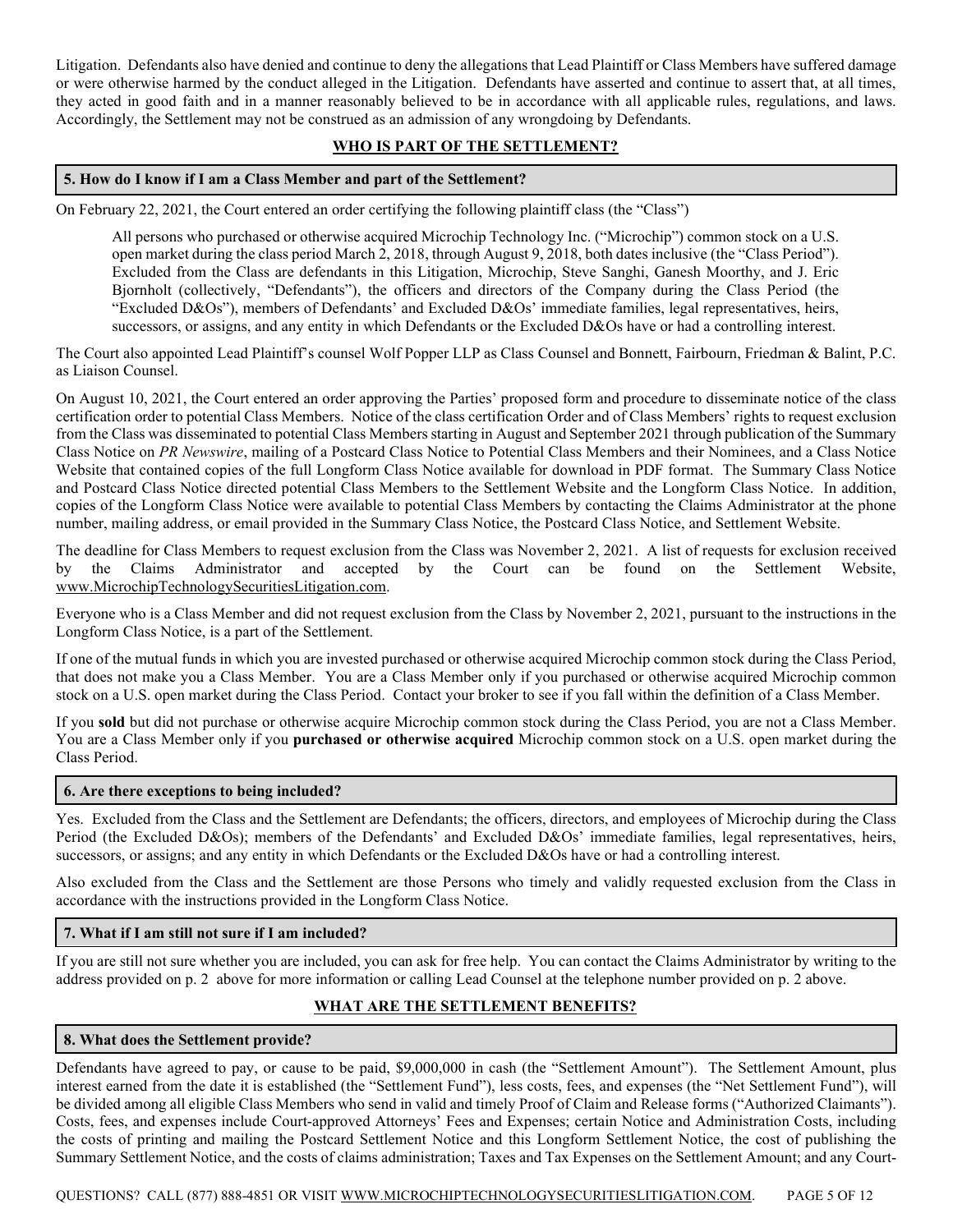approved award to Lead Plaintiff for his service to the Class, and/or pursuant to 15 U.S.C.  $\S$  78u–4(a)(4), of his costs and expenses (including lost wages) directly relating to the representation of the Class in an amount not to exceed \$15,000.

In return, the Parties have agreed to dismiss the Litigation and Lead Plaintiff and all Class Members who did not exclude themselves from the Class agree to release, relinquish, and discharge all Released Claims against (i) each Defendant; (ii) each of their respective family members (for individuals) and each of their direct or indirect parent entities, subsidiaries, and related entities and affiliates (including Microsemi); and (iii) for any of the entities listed in parts (i) or (ii), their respective past and present general partners, limited partners, principals, shareholders, joint venturers, members, officers, directors, managers, managing directors, supervisors, employees, contractors, consultants, auditors, accountants, financial advisors, professional advisors, investment bankers, representatives, insurers, trusts, trustees, trustors, agents, attorneys, professionals, predecessors, successors, assigns, heirs, executors, administrators, and any controlling person thereof, in their capacities as such (collectively, the "Released Defendants' Parties"), whether or not Class Members execute and deliver Proof of Claim and Release forms. Further information concerning the Released Claims is available at page 9 below and in the Stipulation, available from the Settlement Website.

### **PLAN OF ALLOCATION**

### **9. How will the Settlement be allocated among Class Members?**

If the Settlement becomes Effective, the Net Settlement Fund will be distributed to the Class according to a Plan of Allocation to be approved by the Court. As discussed above, the Settlement provides \$9,000,000 in cash for the benefit of the Class. The Settlement Amount and any interest it earns constitute the "Settlement Fund." The Settlement Fund, after deduction of Court-approved Attorneys' Fees and Expenses, Notice and Administration Costs, Taxes and Tax Expenses, any Court-approved award to Lead Plaintiff, and any other fees or expenses approved by the Court, is the "Net Settlement Fund." If the Settlement is approved by the Court, the Net Settlement Fund will be distributed to eligible Authorized Claimants—*i.e.*, Members of the Class who timely submit valid Proof of Claim and Release forms that are accepted for payment by the Court—in accordance with this proposed Plan of Allocation ("Plan of Allocation" or "Plan") or such other plan of allocation as the Court may approve. The Court may approve this proposed Plan of Allocation, or modify it, without additional notice to the Class. Any order modifying the Plan of Allocation will be posted on the Settlement Website, www.MicrochipTechnologySecuritiesLitigation.com.

The objective of the Plan of Allocation is to distribute the Settlement proceeds equitably among those Class Members who allegedly suffered economic losses as a proximate result of the alleged wrongdoing. The Plan of Allocation is not a formal damage analysis and the calculations made in accordance with the Plan of Allocation are not intended to be estimates of, or indicative of, the amounts that Class Members might have been able to recover after a trial. Nor are the calculations in accordance with the Plan of Allocation intended to be estimates of the amounts that will be paid to Authorized Claimants under the Settlement. The computations under the Plan of Allocation are only a method to weigh, in a fair and equitable manner, the claims of Authorized Claimants against one another for the purpose of making *pro rata* allocations of the Net Settlement Fund.

The Plan of Allocation was developed based on Lead Plaintiff's damages consultant's estimated amount of alleged artificial inflation in the per share prices of Microchip common stock that was caused by Defendants' alleged false or misleading statements or omissions. In calculating the estimated artificial inflation allegedly caused by those statements or omissions, Plaintiff's damages consultant considered the price change in Microchip common stock in reaction to the public disclosures that allegedly corrected the alleged omissions, adjusting the price change for factors that were attributable to market or industry forces, and for non-fraud related Microchip-specific information.

In this case, Lead Plaintiff alleges that Defendants' allegedly false statements or omissions during the period from March 1, 2018, through and including August 9, [2](#page-5-0)018, had the effect of artificially inflating the price of Microchip common stock.<sup>2</sup>

In order to have a "Recognized Loss" under the Plan of Allocation, shares of Microchip common stock must have been purchased or otherwise acquired during the Class Period and not sold before August 10, 2018.

Based on the formulas stated below, a "Recognized Loss Amount" will be calculated for each purchase or acquisition of Microchip common stock on a U.S. open market during the Class Period that is listed on the Proof of Claim and Release form and for which adequate documentation is provided. If a Recognized Loss Amount calculates to a negative number or zero under the formula below, that Recognized Loss Amount will be zero. Such "Recognized Loss Amounts" will be aggregated across all of an Authorized Claimant's purchases or acquisitions of Microchip common stock during the Class Period to determine the total "Recognized Loss" for each Authorized Claimant.

For shares of Microchip common stock purchased or otherwise acquired between March 2, 2018, and August 9, 2018, and:

- (a) Sold within the same period, the Recognized Loss Amount per share is zero.
- (b) Held at the end of trading on November 7, 2018, the Recognized Loss Amount is that number of shares multiplied by the lesser of: a. \$6.27 per share; or
	- b. the difference between the purchase or acquisition price per share and \$76.8251 per share.

QUESTIONS? CALL (877) 888-4851 OR VISIT WWW.MICROCHIPTECHNOLOGYSECURITIESLITIGATION.COM. PAGE 6 OF 12

<span id="page-5-0"></span><sup>&</sup>lt;sup>2</sup> Any transactions in Microchip common stock executed outside of regular trading hours for the U.S. financial markets shall be deemed to have occurred during the next regular trading session.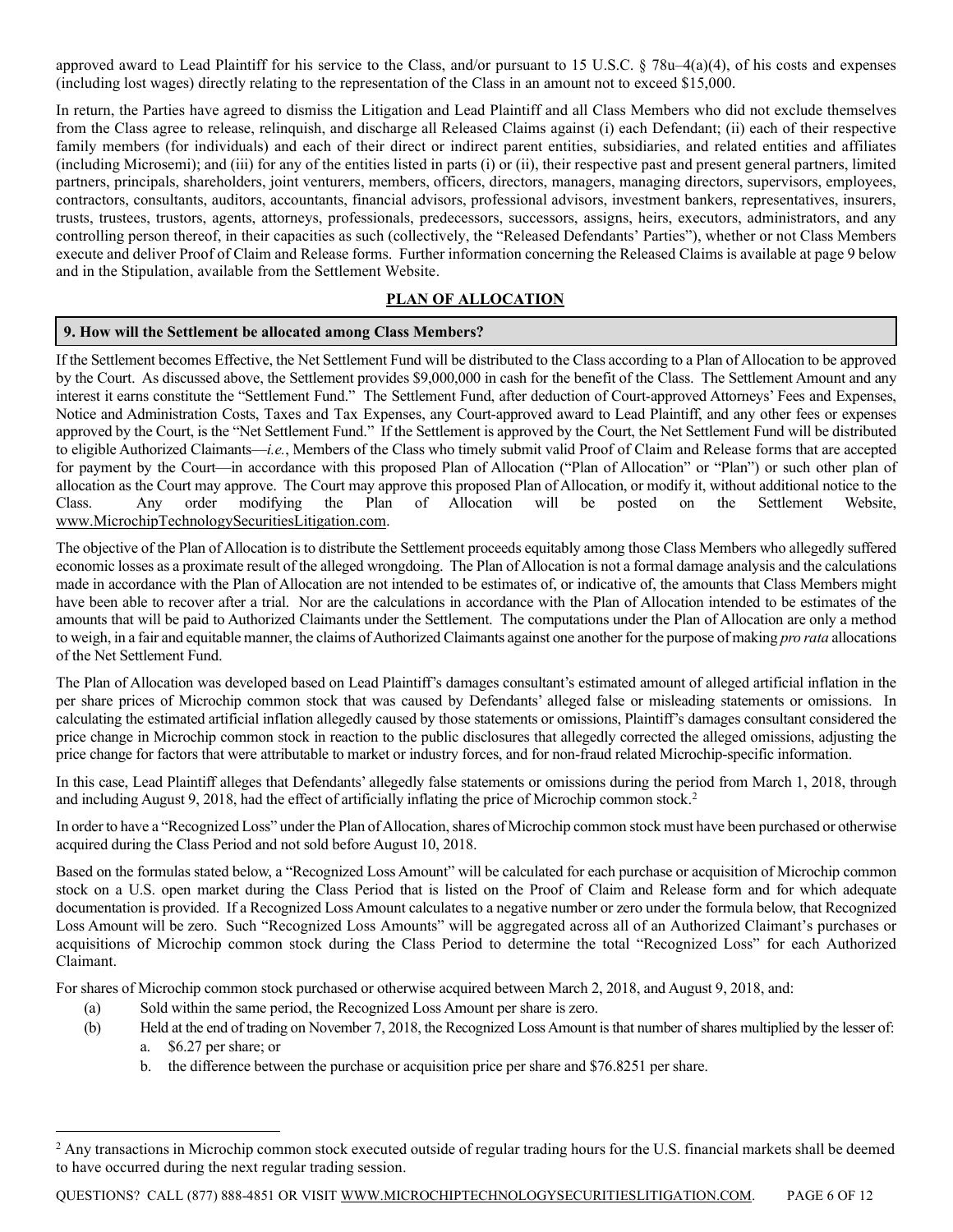(c) Sold between August 10, 2018, and November 7, 2018, the Recognized Loss Amount shall be the lesser of:

- a. \$6.27 per share; or
- b. the difference between the purchase or acquisition price per share and the sales price per share; or
- c. the difference between the purchase or acquisition price per share and the average closing price between August 10, 2018, and the date of sale, as found in Table A.[3](#page-6-0)

| Table A      |                                                                 |              |                                                                 |  |
|--------------|-----------------------------------------------------------------|--------------|-----------------------------------------------------------------|--|
|              | <b>Average Closing</b><br><b>Price Between</b><br>8/10/2018 and |              | <b>Average Closing</b><br><b>Price Between</b><br>8/10/2018 and |  |
| Date of Sale | Date of Sale                                                    | Date of Sale | Date of Sale                                                    |  |
| 8/10/2018    | \$87.41                                                         | 9/25/2018    | \$84.1134                                                       |  |
| 8/13/2018    | \$87.22                                                         | 9/26/2018    | \$83.9521                                                       |  |
| 8/14/2018    | \$86.1733                                                       | 9/27/2018    | \$83.795                                                        |  |
| 8/15/2018    | \$85.215                                                        | 9/28/2018    | \$83.6554                                                       |  |
| 8/16/2018    | \$84.53                                                         | 10/1/2018    | \$83.475                                                        |  |
| 8/17/2018    | \$84.2767                                                       | 10/2/2018    | \$83.3176                                                       |  |
| 8/20/2018    | \$84.0229                                                       | 10/3/2018    | \$83.1018                                                       |  |
| 8/21/2018    | \$84.1475                                                       | 10/4/2018    | \$82.8026                                                       |  |
| 8/22/2018    | \$84.2889                                                       | 10/5/2018    | \$82.4645                                                       |  |
| 8/23/2018    | \$84.427                                                        | 10/9/2018    | \$81.7538                                                       |  |
| 8/24/2018    | \$84.6591                                                       | 10/10/2018   | \$81.3977                                                       |  |
| 8/27/2018    | \$84.9683                                                       | 10/11/2018   | \$81.0864                                                       |  |
| 8/28/2018    | \$85.1631                                                       | 10/12/2018   | \$80.8013                                                       |  |
| 8/29/2018    | \$85.2814                                                       | 10/15/2018   | \$80.5278                                                       |  |
| 8/30/2018    | \$85.2993                                                       | 10/16/2018   | \$80.2857                                                       |  |
| 8/31/2018    | \$85.345                                                        | 10/17/2018   | \$80.0517                                                       |  |
| 9/4/2018     | \$85.3888                                                       | 10/18/2018   | \$79.7965                                                       |  |
| 9/5/2018     | \$85.375                                                        | 10/19/2018   | \$79.5412                                                       |  |
| 9/6/2018     | \$85.2974                                                       | 10/22/2018   | \$79.292                                                        |  |
| 9/7/2018     | \$85.185                                                        | 10/23/2018   | \$79.0598                                                       |  |
| 9/10/2018    | \$85.1295                                                       | 10/24/2018   | \$78.7247                                                       |  |
| 9/11/2018    | \$85.0432                                                       | 10/25/2018   | \$78.4244                                                       |  |
| 9/12/2018    | \$84.9748                                                       | 10/26/2018   | \$78.1325                                                       |  |
| 9/13/2018    | \$84.9246                                                       | 10/29/2018   | \$77.8496                                                       |  |
| 9/14/2018    | \$84.8716                                                       | 10/30/2018   | \$77.6216                                                       |  |
| 9/17/2018    | \$84.7181                                                       | 10/31/2018   | \$77.4174                                                       |  |
| 9/18/2018    | \$84.5578                                                       | 11/1/2018    | \$77.298                                                        |  |
| 9/19/2018    | \$84.4439                                                       | 11/2/2018    | \$77.172                                                        |  |
| 9/20/2018    | \$84.4072                                                       | 11/5/2018    | \$77.0434                                                       |  |
| 9/21/2018    | \$84.352                                                        | 11/6/2018    | \$76.9303                                                       |  |
| 9/24/2018    | \$84.2858                                                       | 11/7/2018    | \$76.8251                                                       |  |

<span id="page-6-0"></span> $3$  Under Section 21(D)(e)(1) of the Exchange Act, "in any private action arising under this Act in which the plaintiff seeks to establish damages by reference to the market price of a security, the award of damages to the plaintiff shall not exceed the difference between the purchase or sale price paid or received, as appropriate, by the plaintiff for the subject security and the mean trading price of that security during the 90-day period beginning on the date on which the information correcting the misstatement or omission that is the basis for the action is disseminated to the market." Consistent with the requirements of the statute, Recognized Loss Amounts are reduced to an appropriate extent by taking into account the closing prices of Microchip common stock during the 90-day look-back period. The mean (average) closing price for Microchip common stock during this 90-day look-back period was \$82.63 as shown in Table A.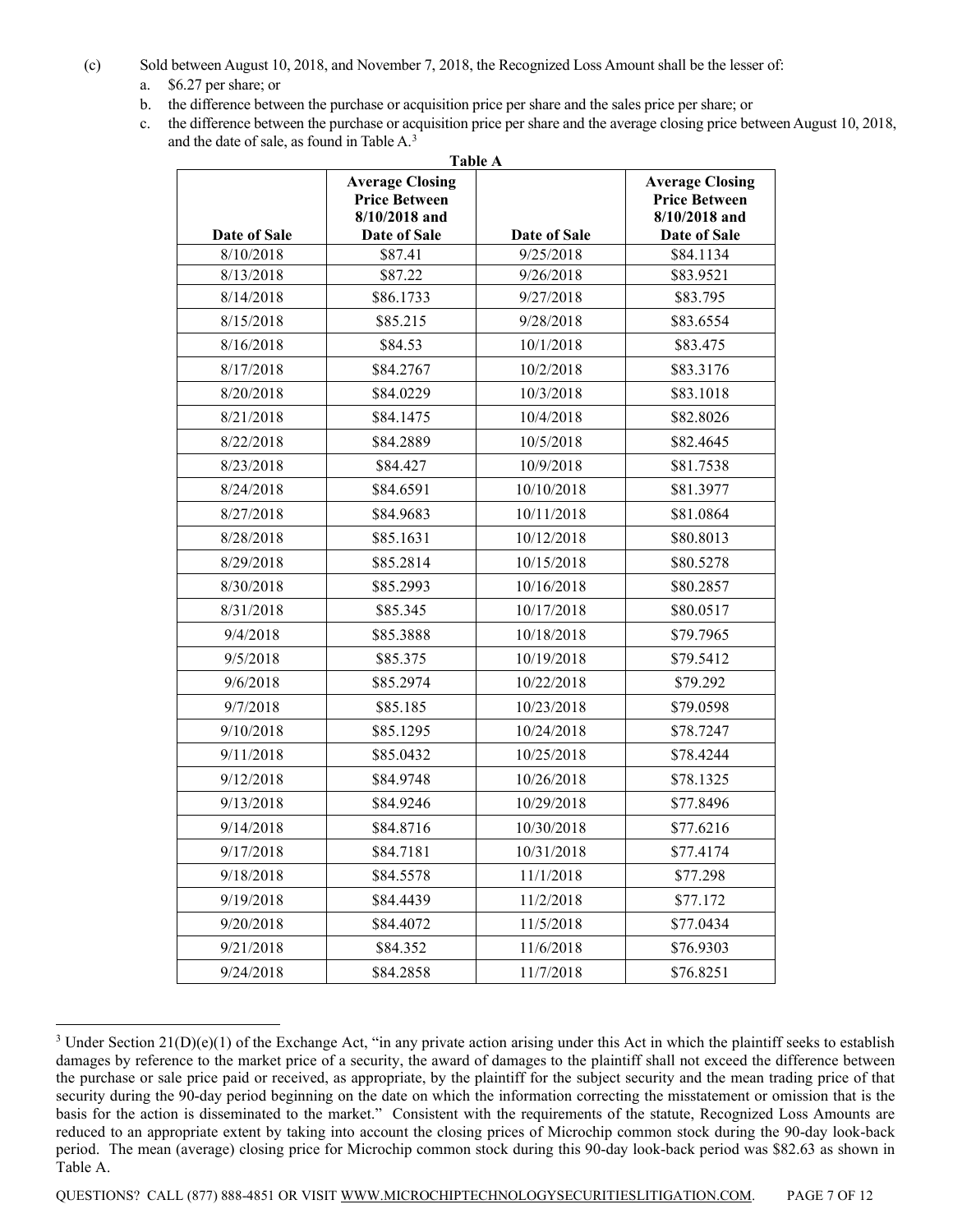The Plan of Allocation also includes the following provisions:

- 1. There shall be no Recognized Loss Amount attributed to any Microchip common stock purchased on a foreign (non-U.S.) exchange.
- 2. Purchases or acquisitions and sales of Microchip common stock shall be deemed to have occurred on the "contract" or "trade" date as opposed to the "settlement" or "payment" date. The receipt or grant by gift, inheritance, or operation of law of Microchip common stock during the Class Period shall not be deemed a purchase, acquisition, or sale of Microchip common stock for the calculation of a Recognized Loss Amount, unless (i) the donor or decedent purchased or otherwise acquired such shares of Microchip common stock during the Class Period; (ii) no Proof of Claim and Release form was submitted by or on behalf of the donor, on behalf of the decedent, or by anyone else with respect to such shares of Microchip common stock; and (iii) it is specifically so provided in the instrument of gift or assignment.
- 3. The following matching principle will be applied if you have both purchases/acquisitions and sales of Microchip common stock during the Class Period. If a Class Member made multiple purchases, acquisitions, or sales of Microchip common stock during or after the Class Period, the Microchip common stock sold will be matched, in chronological order (including shares sold prior to any purchase or other acquisition of common stock), against the first Microchip common stock purchased or acquired during the Class Period (First-in, First-Out, or "FIFO").
- 4. Class Members who do not submit a valid and timely Proof of Claim and Release form will not share in the Settlement proceeds, but will nevertheless be bound by the Settlement, the Final Judgment or Alternative Judgment (if applicable) of the Court dismissing this Litigation, and the Releases provided therein.
- 5. If you did not incur a Recognized Loss as defined in the Plan of Allocation, you will not receive a cash distribution from the Net Settlement Fund, but you will be bound by all determinations and judgments of the Court in connection with the Settlement, including being barred from asserting any of the Released Claims against the Released Defendants' Parties.
- 6. If the sum total of Recognized Losses of all Authorized Claimants who are entitled to receive payment out of the Net Settlement Fund is greater than the Net Settlement Fund, each Authorized Claimant shall receive his, her, or its *pro rata* share of the Net Settlement Fund. The *pro rata* share shall be the Authorized Claimant's Recognized Loss divided by the total of the Recognized Losses of all Authorized Claimants, multiplied by the total amount in the Net Settlement Fund. Given the costs of distribution, the Net Settlement Fund will be allocated among all Authorized Claimants whose Distribution Amount (defined below) is \$10.00 or greater. Consequently, no cash payment will be made on a claim where the potential distribution amount is less than \$10.00.
- 7. If the Net Settlement Fund exceeds the sum total amount of the Recognized Losses of all Authorized Claimants entitled to receive payment out of the Net Settlement Fund, the excess amount in the Net Settlement Fund shall be distributed *pro rata* to all Authorized Claimants entitled to receive payment.

### **10. How much will my payment be?**

If you are entitled to a payment, your share of the Net Settlement Fund will depend on the number of Authorized Claimants. Payments will be calculated on a *pro rata* basis, meaning that the Net Settlement Fund will be divided among the Authorized Claimants and distributed accordingly (the "Distribution Amount") after the deadline for submission of Proof of Claim and Release forms has passed.

To the extent that any amount of the Net Settlement Fund remains after the Claims Administrator has caused distributions to be made to all Authorized Claimants, whether by reason of uncashed distributions or otherwise, then, after the Claims Administrator has made reasonable and diligent efforts to have Authorized Claimants cash their distributions, any balance remaining in the Net Settlement Fund six (6) months after the initial distribution of such funds shall be redistributed to Authorized Claimants who have cashed their initial distributions, after payment of any unpaid costs or fees incurred in administering the Net Settlement Fund, if Lead Counsel, in consultation with the Claims Administrator, determines that additional redistributions, after deduction of any additional fees and expenses that would be incurred with respect to such redistribution, would be cost effective. If it is determined that the redistribution of funds remaining in the Net Settlement Fund is not cost effective, the small remaining balance in the Net Settlement Fund shall be contributed to non-sectarian, not-for-profit 501(c)(3) organization(s) to be recommended by Lead Counsel and approved by the Court.

### **HOW CAN YOU RECEIVE A PAYMENT?**

### **11. How can I get a payment?**

To qualify for a payment, you must be an eligible Class Member and send in a valid and timely Proof of Claim and Release form. You may download a Proof of Claim and Release form from the Settlement Website, www.MicrochipTechnologySecuritiesLitigation.com, or by contacting the Claims Administrator at the phone number, mailing address, or email address on page 2 of this Notice. Read the instructions carefully, fill out the Proof of Claim and Release form, include all the documents the form asks for, sign it. The Proof of Claim and Release Form may be completed in two ways: (1) by submitting it electronically at www.MicrochipTechnologySecuritiesLitigation.com by **11:59 p.m. Pacific Time Zone on July 20, 2022**; or (2) by mailing the claim form it so it is **postmarked no later than July 20, 2022**, to the Claims Administrator (address provided on page 2). Any Class Member who fails to submit a Proof of Claim and Release form by such date shall be forever barred from receiving any distribution from the Net Settlement Fund (unless by order of the Court the deadline is extended or such Class Member's Proof of Claim and Release form is accepted), but otherwise shall be bound by all of the terms of the Stipulation and the Final Judgment or Alternative Judgment (if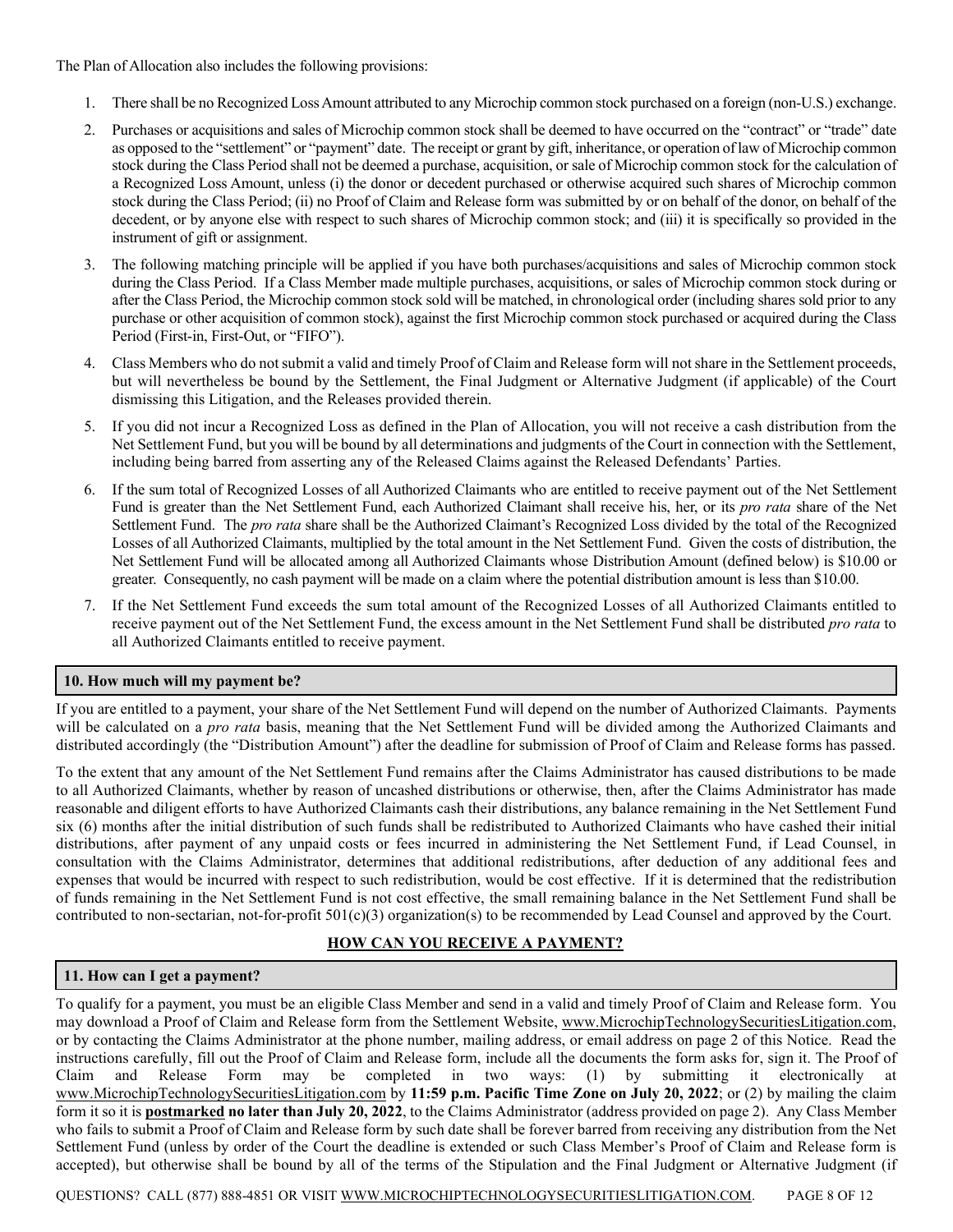applicable), including the Releases therein, and will be permanently barred and enjoined from asserting any of the Released Claims against any of the Released Defendants' Parties. **You cannot submit your Proof of Claim and Release form by telephone, fax, or email.** 

If you submitted a request for exclusion and it was accepted by the Court, do not submit a Claim Form. You are not a Class Member, and your Claim Form will be rejected. A list of requests for exclusion that were received by the Claims Administrator and accepted by the Court can be found on the Settlement Website, www.MicrochipTechnologySecuritiesLitigation.com.

#### **12. When would I get my payment?**

The Court will hold a hearing on June 22, 2022, to decide whether to approve the Settlement. The Court may change the date and time of the Final Settlement Hearing without notice or hold the Final Settlement Hearing by telephonic or video conference. Any change to the Final Settlement Hearing will be posted on the Settlement Website. Please check the Settlement Website before attending to be sure that the date and/or time has not changed. If the Settlement is approved, the Claims Administrator will complete the administration process and determine how much each Authorized Claimant is entitled to receive. Lead Counsel will then seek permission from the Court to distribute the Net Settlement Fund on a *pro rata* basis to Authorized Claimants. This is necessarily a long process.

#### **13. What am I giving up as a Class Member?**

Unless you excluded yourself, you are a Class Member. That means that you may receive your *pro rata* share of the Net Settlement Fund if you fill out and submit a valid Proof of Claim and Release form and that, upon the "Effective Date," you will release all "Released Claims" against the "Released Parties."

"Released Claims" means all claims (including but not limited to Unknown Claims as defined below), rights, demands, obligations, damages, actions or causes of action, or liabilities whatsoever, of every nature and description, whether known or unknown, that have been or could have been asserted in the Action or in any other action or could in the future be asserted in any forum, whether federal or state, foreign or domestic, whether arising under federal, state, common, or foreign law, by Class Representative, any Member of the Class, or their successors, assigns, executors, administrators, representatives, attorneys, and agents, in their capacities as such, whether brought directly or indirectly, individually or on behalf of a class, against any of the Released Defendants' Parties, which (a) arise out of, are based on, or relate in any way to any of the allegations, acts, transactions, facts, events, matters, occurrences, statements, representations, or omissions involved, set forth, alleged, or referred to, in the Action, or which could have been alleged in the Action, and (b) arise out of, are based on, or relate to the purchase, acquisition, holding, disposition, or sale of any shares of Microchip stock during the Class Period. "Released Claims" does not include: (i) any claims relating to the enforcement of the Settlement; (ii) the derivative claims asserted in *Dutrisac v. Sanghi, et al.*, Case No. CV2021-012459 (Ariz. Super. Ct.) and *Reid v. Sanghi, et al.*, Case No. CV2019-002389 (Ariz. Super. Ct.); or (iii) the claims of Excluded Class Members.

"Released Defendants' Claims" means all claims (including but not limited to Unknown Claims as defined below), rights, demands, obligations, damages, actions or causes of action, or liabilities whatsoever, of every nature and description, whether known or unknown, that have been or could have been asserted in the Action or in any other action or could in the future be asserted in any forum, whether federal or state, foreign or domestic, whether arising under federal, state, common, or foreign law, by Defendants or their successors, assigns, executors, administrators, representatives, attorneys, and agents, in their capacities as such, whether brought directly or indirectly, individually or on behalf of a class, against any of the Released Plaintiff's Parties, which arise out of, are based on, or relate in any way to the institution, prosecution, or Settlement of this Action or the Released Claims, including but not limited to all claims for malicious prosecution or sanctions. Released Defendants' Claims do not include any claims to enforce the terms of this Stipulation, the Final Judgment, or an Alternative Judgment, any claims that could be asserted in response to such a claim to enforce, and any claims against Excluded Class Members.

"Released Defendants' Parties" means (i) each Defendant; (ii) each of their respective family members (for individuals) and each of their direct or indirect parent entities, subsidiaries, and related entities and affiliates (including Microsemi); and (iii) for any of the entities listed in parts (i) or (ii), their respective past and present general partners, limited partners, principals, shareholders, joint venturers, members, officers, directors, managers, managing directors, supervisors, employees, contractors, consultants, auditors, accountants, financial advisors, professional advisors, investment bankers, representatives, insurers, trusts, trustees, trustors, agents, attorneys, professionals, predecessors, successors, assigns, heirs, executors, administrators, and any controlling person thereof, in their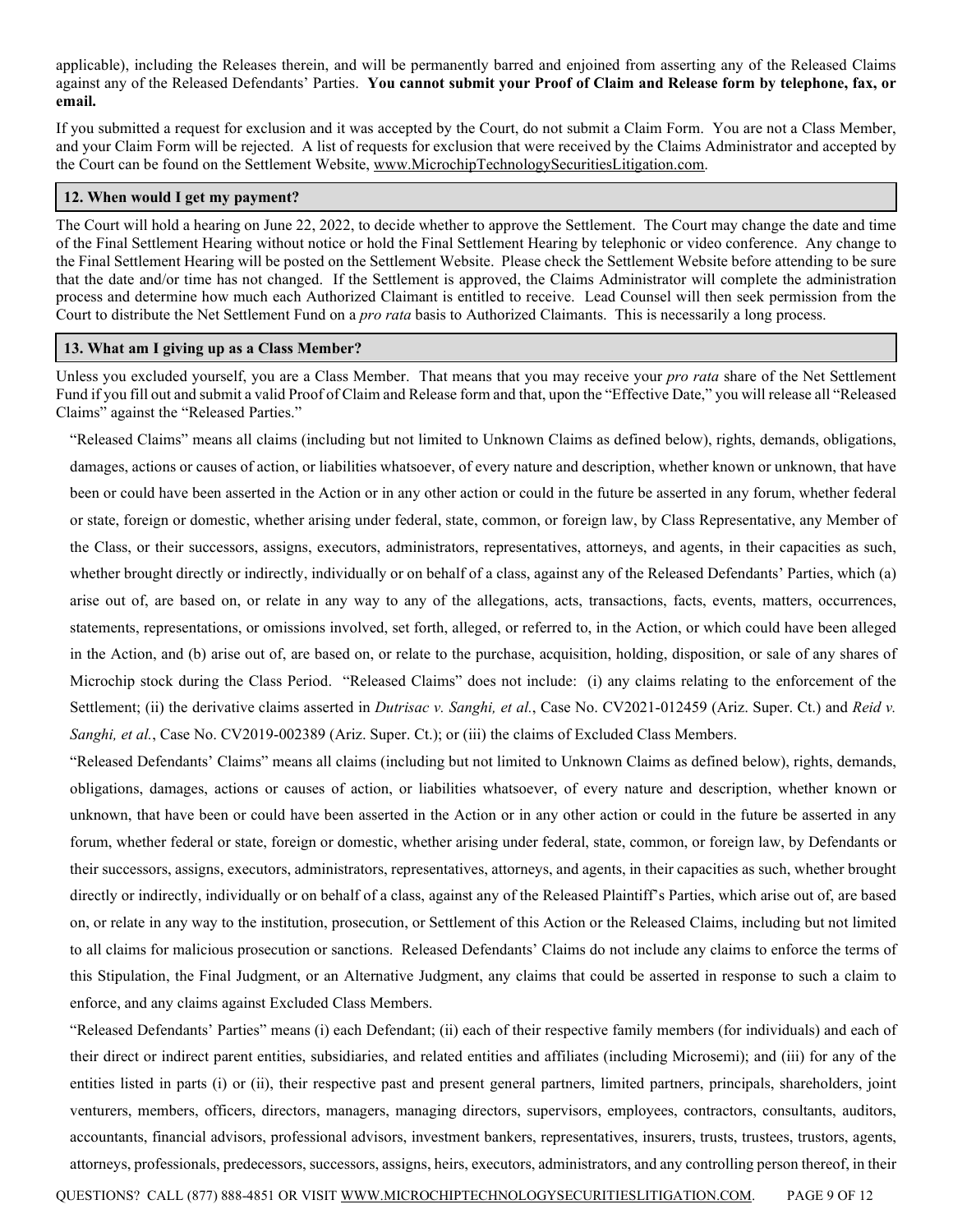capacities as such.

"Released Parties" means the Released Defendants' Parties and Released Plaintiff's Parties.

"Released Plaintiff's Parties" means (i) Class Representative and the Members of the Class; and (ii) each of their respective family members and their respective general partners, limited partners, principals, shareholders, joint venturers, members, officers, directors, managers, managing directors, supervisors, employees, contractors, consultants, auditors, accountants, financial advisors, professional advisors, investment bankers, representatives, insurers, trusts, trustees, trustors, agents, attorneys, professionals, predecessors, successors, assigns, heirs, executors, administrators, and any controlling person thereof, in their capacities as such. Released Plaintiff's Parties includes Plaintiff's Counsel. Released Plaintiff's Parties does not include Excluded Class Members.

"Unknown Claims" shall mean any and all Released Claims of every nature and description whatsoever which Class Representative or any Member of the Class does not know or suspect to exist in his, her, or its favor at the time of the release of the Released Defendants' Parties, which if known by him, her, or it might have affected his, her, or its decision(s) with respect to settlement, including the decision to object to the terms of the Settlement, and any and all Released Defendants' Claims that any Defendant does not know or suspect to exist in his or its favor at the time of the release of the Released Plaintiff's Parties, which if known by him or it might have affected his, her, or its decision(s) with respect to settlement. With respect to any and all Released Claims and Released Defendants' Claims, the Parties agree that, upon the Settlement becoming final and effective, Class Representative and Defendants shall expressly, and each other Class Member shall be deemed to have, and by operation of the Final Judgment or Alternative Judgment shall have, to the fullest extent permitted by law, expressly waived and relinquished any and all provisions, rights, and benefits conferred by any law of any state or territory of the United States or foreign law, or principle of common law, which is similar, comparable, or equivalent to Cal. Civ. Code § 1542, which provides:

### **A general release does not extend to claims that the creditor or releasing party does not know or suspect to exist in his or her favor at the time of executing the release and that, if known by him or her, would have materially affected his or her settlement with the debtor or released party.**

Class Representative, other Class Members, or Defendants may hereafter discover facts, legal theories, or authorities in addition to or different from those which any of them now knows or believes to be true with respect to the subject matter of the Released Claims and the Released Defendants' Claims, but Class Representative and Defendants shall expressly, fully, finally, and forever settle and release, and each Member of the Class shall be deemed to have settled and released, and upon the Effective Date and by operation of the Final Judgment or Alternative Judgment shall have settled and released, fully, finally, and forever, any and all Released Claims and Released Defendants' Claims as applicable, known or unknown, suspected or unsuspected, contingent or non-contingent, disclosed or undisclosed, matured or unmatured, whether or not concealed or hidden, which now exist, or heretofore have existed, upon any theory of law or equity now existing or coming into existence in the future, including but not limited to conduct which is negligent, intentional, with or without malice, or a breach of any duty, law, or rule, without regard to the subsequent discovery or existence of such different or additional facts, legal theories, or authorities. Class Representative and Defendants acknowledge, and other Members of the Class by operation of law shall be deemed to have acknowledged, that the inclusion of "Unknown Claims" in the definition of Released Claims and Released Defendants' Claims was separately bargained for and was a material element of the Settlement.

### **THE LAWYERS REPRESENTING YOU**

#### **14. Do I have a lawyer in this case?**

The Court appointed the law firm of Wolf Popper LLP to represent all Class Members. These lawyers are called "Lead Counsel." The Court also appointed the law firm of and Bonnett, Fairbourn, Friedman & Balint, P.C. as Liaison Counsel to represent all Class Members. You will **not** be separately charged for these lawyers. If you want to be represented by your own lawyer, you may hire one at your own expense.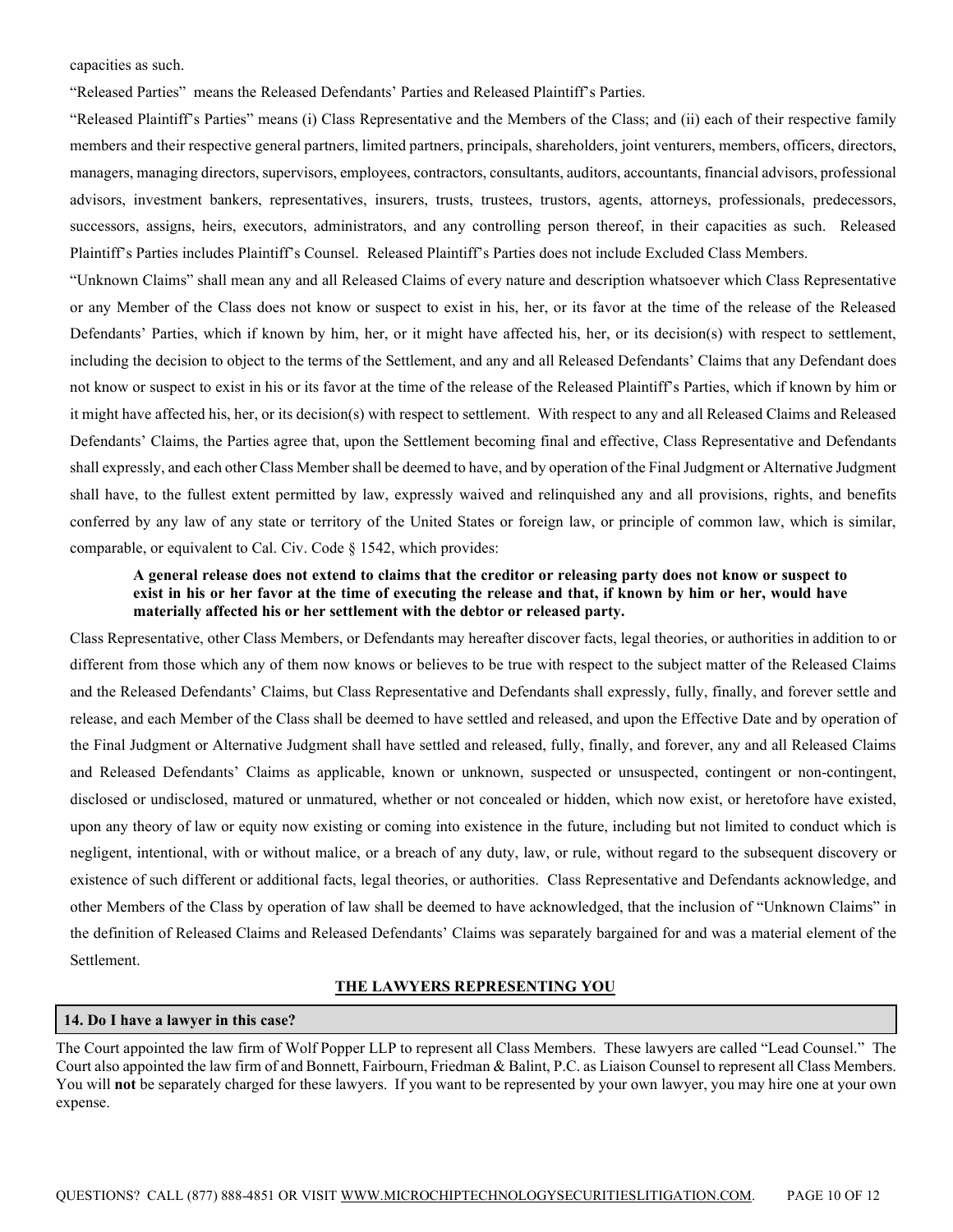### **15. How will the lawyers be paid?**

Lead Counsel will ask the Court to award attorneys' fees from the Settlement Fund in an amount not to exceed \$2,250,000 (25% of the Settlement Fund) and for reimbursement of their expenses of up to \$800,000, plus interest on such fees and expenses at the same rate as earned by the Settlement Fund.

The Attorneys' Fees and Expenses requested will be the only payment to Lead Counsel for their efforts in achieving the Settlement and for their risk in undertaking this representation on a wholly contingent basis. To date, Lead Counsel have not been paid for their services in conducting this Litigation on behalf of Lead Plaintiff and the Class or for their substantial out-of-pocket expenses. The fees and expenses requested will compensate Lead Counsel for their work in obtaining the Settlement Amount for the Class. The Court may, however, award less than this amount. In that case, the difference will remain in the Net Settlement Fund. Lead Counsel will also seek a payment of up to \$15,000 for Lead Plaintiff for his service to the Class and/or pursuant to 15 U.S.C. § 78u–4(a)(4) to compensate Lead Plaintiff for his costs and expenses (including lost wages) directly relating to the representation of the Class.

### **OBJECTING TO THE SETTLEMENT**

#### **16. How do I tell the Court that I do not like the proposed Settlement?**

If you are a Class Member, you can object to the Settlement or any of its terms, the proposed Plan of Allocation, the application by Lead Counsel for an award of fees and reimbursement of expenses, or the application for an award to Lead Plaintiff for his service to the Class and/or pursuant to 15 U.S.C. § 78u–4(a)(4) of his costs and expenses (including lost wages) directly relating to the representation of the Class. You may write to the Court setting out your objections. You may give reasons why you think the Court should not approve any or all of the Settlement terms or arrangements and submit any documentation you believe is appropriate. The Court will only consider your views if you file a proper objection within the deadline identified and according to the following procedures.

To object, you must send a signed letter or other court submission stating that you object to the proposed Settlement in *Jackson v. Microchip Technology Inc., et al.,* No. 2:18-cv-02914-ROS (D. Ariz.). You must include your name, mailing address, daytime telephone number, email address, and signature. The objection must be signed under penalty of perjury personally by the objecting Microchip stockholder. In addition, your objection must be accompanied by documentation showing the date(s), price(s), and number(s) of shares of all purchases, acquisitions, and sales of Microchip common stock you made during the Class Period. Further, your objection should state the reasons why you object to the Settlement and be accompanied by any legal support or evidence that you wish the Court to consider. Your objection must be filed with the Court at the following address so that it is **received on or before June 1, 2022**:

> Clerk of the Court United States District Court District of Arizona Sandra Day O'Connor United States Courthouse 401 W. Washington Street, SPC 1 Phoenix, AZ 85003

Copies of any such objections or other court submissions must also be mailed by First-Class Mail to Wolf Popper LLP, Attn: Joshua Ruthizer, 845 Third Avenue, New York, NY 10022 and Wilson Sonsini Goodrich & Rosati, P.C., Attn: Keith Eggleton, 650 Page Mill Road, Palo Alto, CA 94304.

#### **THE COURT'S SETTLEMENT HEARING**

### **17. When and where will the Court decide whether to approve the proposed Settlement?**

The Court will hold a Final Settlement Hearing at 11:00 a.m. on June 22, 2022, before the Honorable Roslyn O. Silver at the Sandra Day O'Connor United States Courthouse, United States District Court for the District of Arizona, 401 W. Washington Street, Phoenix, Arizona, 85003. At this hearing, the Court will consider whether the Settlement is fair, reasonable, and adequate. At the Final Settlement Hearing, the Court also will consider the proposed Plan of Allocation for the proceeds of the Settlement, the application of Lead Counsel for attorneys' fees and reimbursement of expenses, and the application for an award to Lead Plaintiff for his service to the Class and/or pursuant to 15 U.S.C. § 78u–4(a)(4) of his costs and expenses (including lost wages) directly relating to the representation of the Class. The Court will take into consideration any written objections and will listen to Class Members who have asked to speak at the hearing. The Court may change the date and time of the Final Settlement Hearing without notice or hold the Final Settlement Hearing by telephonic or video conference. Any change to the Final Settlement Hearing will be posted on the Settlement Website. Please check the Settlement Website before attending to be sure that the date and/or time has not changed.

#### **18. Do I have to come to the hearing?**

No. Lead Counsel will answer questions the Court may have, but you are welcome to come at your own expense. If you send an objection, you do not have to come to Court to talk about it. As long as you filed your written objection on time, the Court will consider it. You may also pay your own lawyer to attend, but attendance is not mandatory. Class Members do not need to appear at the Final Settlement Hearing or take any other action to indicate their approval.